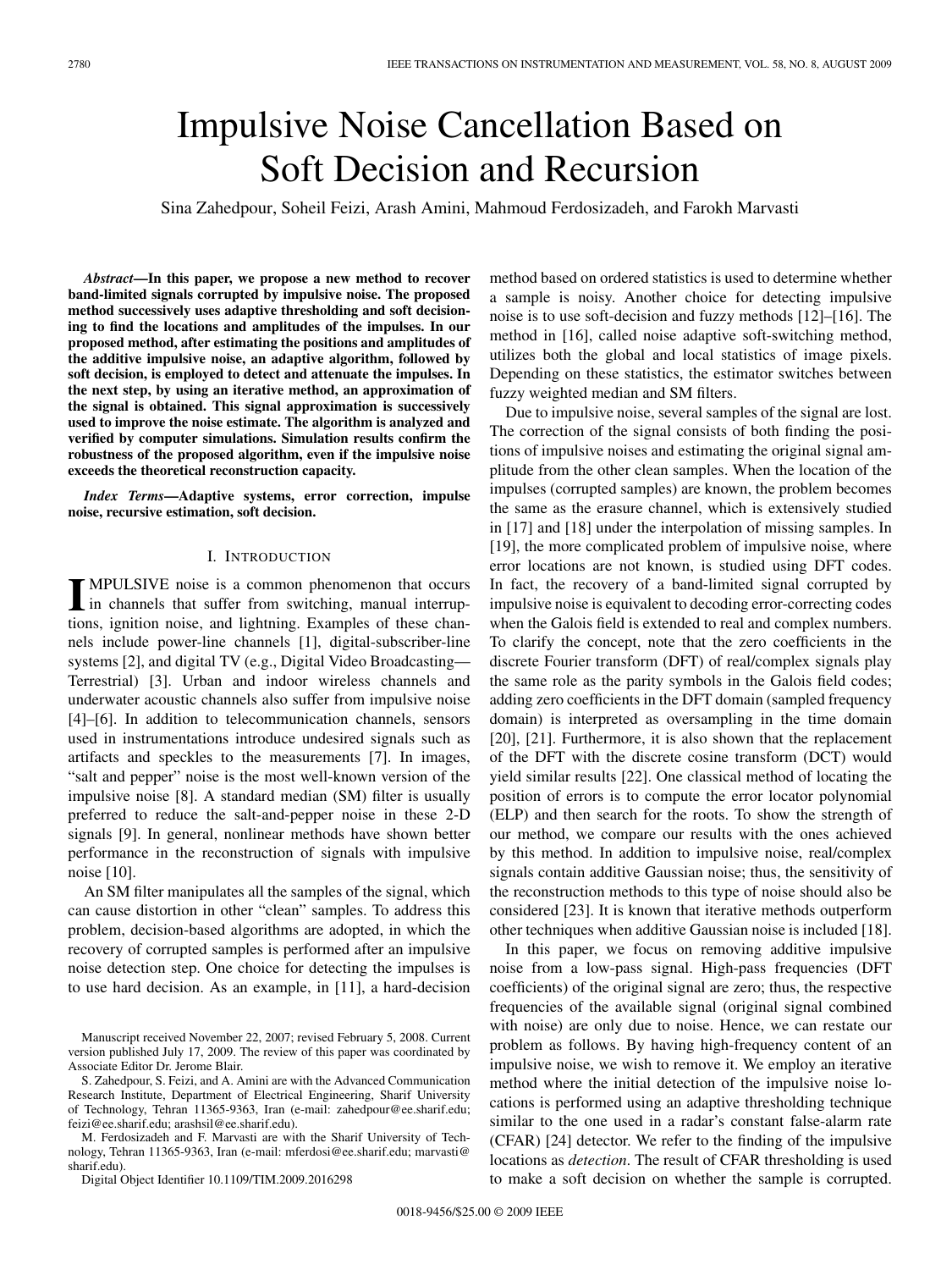

Fig. 1. RDE method.

Subsequently, this information is used in the interpolation of the signal amplitudes using an iterative method (referred to as signal *estimation*). The latter estimate is, in turn, used to improve the detection process, whereas the output of the improved detection is again fed to the estimation block. As this detection and estimation loop continues, we get better approximates of the signal.

The rest of this paper is organized as follows. In Section II, the proposed method is introduced. The detection and estimation blocks are discussed in Sections III and IV, respectively, whereas in Section V, the system is mathematically analyzed. In Sections VI and VII, alternative methods are presented and compared. Computer simulation results are discussed in Section VIII. Finally, Section IX concludes this paper.

# II. PROPOSED METHOD

In this paper, we focus on removing additive impulsive noise  $e[i]$  using the zeros in the DFT domain. To be specific, we define impulsive noise as an  $n$ -point discrete signal where, except for m samples  $(m < n)$ , the rest are zero. Any probability distribution function (pdf) can be assumed for the values of the  $m$  nonzero samples; however, we assume Gaussian distribution for ease of analysis. Furthermore, the locations of these  $m$ nonzero samples are taken to be uniformly distributed among all the  $n$  samples. In some applications, instead of uniform Gaussian distribution, other models, e.g., the Bernoulli–Weibull [25] and Middleton's Class-A noise models [26], are employed.

We assume that the original signal  $s[i]$  is real, which implies that its DFT is conjugate symmetric. For the reconstruction of each impulsive noise, we need two pieces of information (i.e., location and amplitude); thus, we require at least two independent equations that could be obtained by one zero in the DFT domain, with each zero describing two linear equations between time-domain samples: 1) one equation regarding the real part and 2) another equation for the imaginary part. However, due to the mentioned symmetry, each zero DFT coefficient in the positive frequencies is coupled with a zero in the negative

frequencies that do not yield new equations. Thus, the "error correction capacity" of a given block (the maximum number of corrupted samples that we should reconstruct) can be defined as half the number of its zeros in the DFT domain; i.e., if the signal contains  $n_z$  zeros in the DFT domain, the error correction capacity is  $n_z/2$ . In this paper, error correction capacity and reconstruction capacity are interchangeably used. The terms *full capacity* and *half capacity* indicate the scenarios where the number of samples corrupted by impulsive noise is equal to or is half the reconstruction capacity, respectively.

Fig. 1 depicts the block diagram of our proposed method. As this figure suggests, the detection of impulse locations and estimation of signal amplitudes are successively used in a loop; this method is called recursive detection–estimation (RDE). To distinguish between the two different iterative methods used in this paper, we use the term "RDE step" for each time the detection–estimation loop proceeds (which should not be confused with iterations of the iterative method shown in Fig. 1). In each RDE step, the noise estimate  $\hat{e}$  is improved using the approximated signal  $\hat{s}$  that resulted from the previous RDE step by subtracting the estimated signal  $\hat{s}$  from the noisy one. We have

$$
\hat{e}_{\text{new}}[i] = r[i] - \hat{s}[i].\tag{1}
$$

The detection block functions as follows. If the amplitudes of impulsive noise are large enough, corrupted samples could be distinguished from the neighboring samples; thus, each detection is based on the difference between the sample and the average of its neighbors. This method is similar to the CFAR algorithm used in radar detectors. Hence, the detection block yields an adaptive threshold  $\eta$  using the impulsive noise estimate. As an example, the following equation describes the threshold obtained by the simple CFAR algorithm (not used in our method):

$$
\eta_{\text{simple}}[i] = \frac{1}{2n_c} \left( \sum_{j=1}^{n_c} |\hat{e}_{\text{new}}[i-j]| + \sum_{j=1}^{n_c} |\hat{e}_{\text{new}}[i+j]| \right). \tag{2}
$$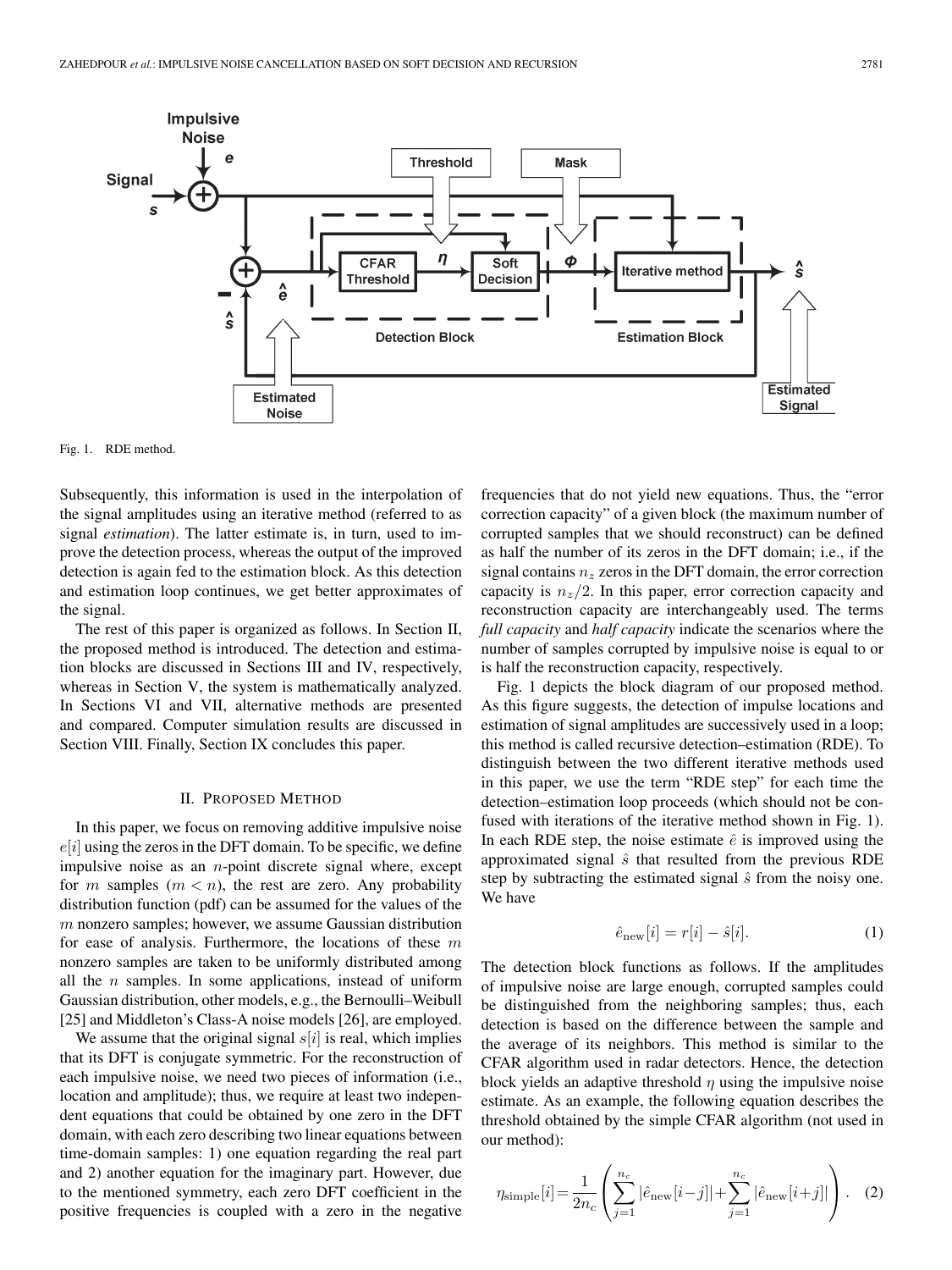Based on the resulting threshold  $\eta$ , we can decide upon the noisiness of a sample either by hard decision or by soft decision. In the hard-decision scheme, a sample is regarded noisy when its amplitude is greater than the threshold, and vice versa. Alternatively, in our soft-decision scheme, instead of two possible labels "noisy" and "clean," we attenuate each sample with respect to its distance from the threshold ( $|\hat{e} - \eta|$ ), which is, in fact, a measure of our certainty about its noisiness. As the difference between a sample and the adaptive threshold increases, the attenuating factor decreases to zero, which implies that the sample will likely be noisy; we denote the vector of the attenuating factors by *mask*  $\phi$ , and the attenuation factor of each sample is called the respective mask coefficient  $\phi[i]$ . We have

masked noisy signal = 
$$
\phi[i] \times r[i]
$$
,  $1 \le i \le n$ . (3)

In each RDE step, as the accuracy of the impulsive noise estimate improves, we obtain a new mask. Computer simulations confirm that, in the initial RDE steps, the soft-decision method leads to better outputs than the hard-decision method. As the number of RDE steps increases, better estimates of the impulsive noise are obtained. This case makes it possible to shift the soft-decision threshold to the hard one (using a parameter of  $\phi$  called  $\alpha$ ), which, in turn, makes the mask more accurate.

After detecting the impulsive noise locations, the amplitude of the corrupted sample is estimated. The estimation is based on interpolation of the amplitude using the surrounding clean samples. Multiplying the noisy signal by the mask and filtering the result is a simple method of approximating the original signal. Although this simple method will likely alleviate the noise effect, it certainly distorts other clean samples. To compensate for the distortion, we use an iterative method (shown as "iterative method" in Fig. 1) inside the estimator in each RDE step. To clarify the roles of RDE loop and the iterative method, it should be emphasized that the RDE steps improve the detection of corrupted samples (locations), whereas the iterative method enhances the estimation of original signal amplitudes. The algorithm of the proposed method can be summarized as follows.

- 1) Approximate the impulsive noise  $\hat{e}$  by subtracting the estimated signal from the noisy one (1). In the first RDE step, no estimate about the signal is available; thus, signal is assumed to be zero.
- 2) Generate thresholds  $\eta$  using censored mean level (CML)–CFAR in Section III-A.
- 3) Generate a mask  $\phi$  using the soft-decision detector (with parameter  $\alpha$ ) in Section III-B.
- 4) Use the mask in conjunction with the iterative method in Section IV to improve the estimate of the signal.
- 5) Return to the first step. In the soft-decision function of Step 3, increase parameter  $\alpha$  to shift the soft-decision function to the hard one. Increase the number of iterations in Step 4 to further improve the signal estimation.

In the next two sections, details of the detection and estimation blocks are discussed.

## III. IMPULSIVE NOISE DETECTION

As previously described, we introduce a multiplicative mask to suppress the impulses while trying to keep the clean samples unchanged. We only have an estimate of the impulse locations; thus, two types of errors are likely to happen. A *missed detection* occurs if a corrupted sample is not detected, whereas a *false alarm* occurs if a legitimate sample is detected as noise. Two important techniques are incorporated to alleviate these effects: 1) the use of CFAR and 2) the employment of soft decision. We explain these techniques in the following sections.

# *A. Adaptive Impulsive Noise Detection Using CFAR*

The threshold for detecting impulsive noise can either be adaptive or non adaptive. In the nonadaptive method, a fixed threshold is used to compare the amplitude of the sample under scrutiny to determine whether an impulse at that instant exists. This threshold is obtained using the statistical properties of the signal and noise. On the other hand, the more sophisticated thresholding schemes incorporate the amplitude of the adjacent samples to obtain adaptive thresholds. The CFAR algorithm is an example of an adaptive thresholding method used in radar detectors based on the Neyman–Pearson criterion [27]. In radar applications, the detector detects the target in the presence of noise and clutter, which is equivalent to the detection of impulsive noise locations among other clean samples. Thus, the techniques used in radar detectors can be adopted for the problem at hand. Fig. 2 depicts a simple CFAR detector. The CFAR processing block may be either amplitude averaging (cell Averaging–CFAR) as suggested in (2) or a more complicated combination of adjacent samples. In this paper, we use a CML–CFAR. In the kth-order CML–CFAR of length  $2n_c$ , among the  $2n_c$  adjacent cells, k of the smallest amplitudes are averaged, and the other  $2(n_c - k)$  samples (which may contain impulses) are ignored. In other words, if  $|\hat{e}[j_1]| \leq \cdots \leq |\hat{e}[j_{2n_c}]|$ , where  ${j_1, \ldots, j_{2n_c}} = {i - n_c, \ldots, i + n_c}/\{i\}$ , we have

$$
\eta[i] = \frac{1}{k} \sum_{l=1}^{k} |\hat{e}[j_l]|.
$$
 (4)

The reason that we use CML–CFAR is to reduce the probability that impulses contribute in the averaging when some of them are present in adjacent cells.

## *B. Soft Decision Versus Hard Decision*

The detection stage is not an error-free process in the early RDE steps, particularly when the amplitudes of the impulses are small compared to the signal amplitudes. When the harddecision method is employed, the mask is either zero or one at each sample; thus, some samples are erased. The optimistic point of view is that only the noisy samples are lost; however, if we have mistakenly discarded a number of clean samples (resulting in false alarms), this error may or may not be recoverable, depending on the number of impulses with respect to the number of zeros in the DFT domain. On the other hand, when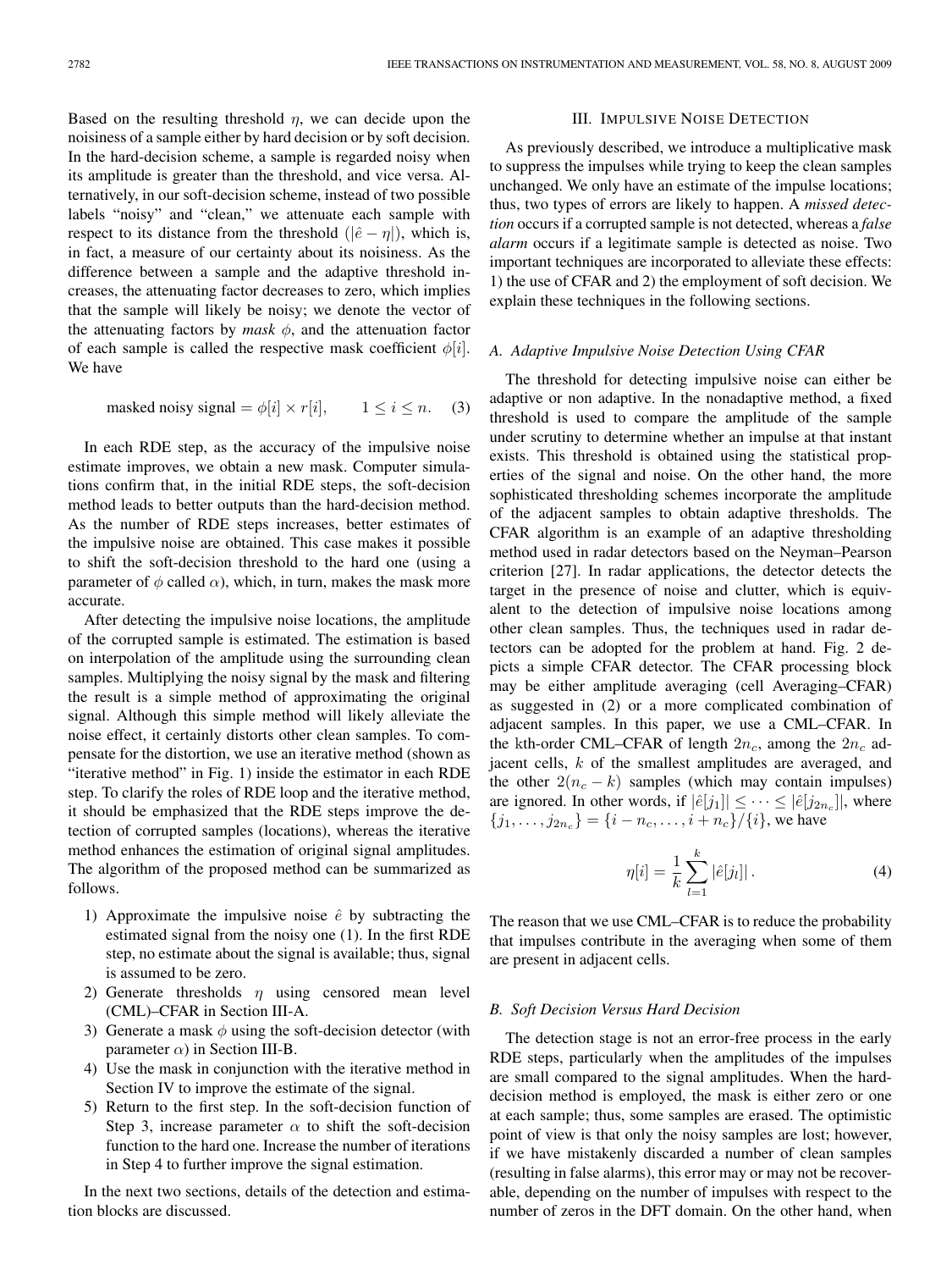

Fig. 2. Typical CFAR detector and decision block.

we use soft decision, even when the detector makes a number of false alarms, the attenuation can be compensated for without any need of extra zeros in the DFT domain. The disadvantage of the "soft-decision" method is the low convergence rate in the signal estimation block, even when good estimates of the impulsive noise locations are available. To overcome this drawback, we gradually change the soft-decision method to the hard threshold as the number of RDE steps (estimation fidelity of the noise locations) increases. To summarize, using hard decision within the detection block, a binary mask is generated, i.e., the value of the mask at each sample is zero if the sample is detected as noisy; otherwise, the value is one. On the other hand, the soft-decision block generates a real number between zero and one, depending on the certainty of the detector.

Simulation results suggest that the mask function of the form

$$
\phi\left(\hat{e}[i],\eta[i]\right) = e^{-\alpha|\hat{e}[i]-\eta[i]|} \tag{5}
$$

performs well, where  $\hat{e}$  is the estimated error,  $\eta$  is the threshold generated by CFAR [28], and  $\alpha$  is the softness order of the detection block. The suggested  $\phi(\hat{e}, \eta)$  approaches one as  $\hat{e} - \eta$ tends to zero. The parameter  $\alpha$  is gradually increased through RDE steps to change the soft-decision method into the harddecision method, which, in turn, increases the convergence rate of the estimator.

# IV. SIGNAL ESTIMATION

In the rest of this paper, we assume that the original signal  $s[i]$  is discrete and low pass with  $n_z$  zeros in the DFT domain. Thus, ideally, we should detect and reconstruct  $n_z/2$  corrupted samples. Mathematically, we should solve an underdetermined system of equations [29] with some additional constraints (the number of impulses does not exceed  $n_z/2$ , and each impulse corrupts only one sample). Let  $r[i] = s[i] + e[i]$ , where  $r[i]$ is the noisy signal,  $s[i]$  is the original signal, and  $e[i]$  is the impulsive noise. We have

$$
\begin{bmatrix} R_1 \\ R_2 \end{bmatrix} = \begin{bmatrix} S_1 \\ 0 \end{bmatrix} + \begin{bmatrix} E_1 \\ E_2 \end{bmatrix} = \begin{bmatrix} S_1 + E_1 \\ E_2 \end{bmatrix}
$$
 (6)

where the capital letters denote the respective signals in the DFT domain.  $R_1$ ,  $S_1$ , and  $E_1$  are the low-pass components of the R, S, and E signals, respectively, whereas  $R_2$  and  $E_2$  are

the high-pass parts (the high-pass component of  $S$  is zero).  $E$ and e are related to each other by the DFT matrix  $\Delta$  as

$$
E = \Delta_{n \times n} \cdot e \tag{7}
$$

where

$$
\mathbf{\Delta} = \begin{pmatrix} 1 & 1 & 1 & \dots & 1 \\ 1 & e^{-j\frac{2\pi}{n}} & e^{-j\frac{2\pi}{n}2} & \dots & e^{-j\frac{2\pi}{n}(n-1)} \\ \vdots & \vdots & \vdots & \ddots & \vdots \\ 1 & e^{-j\frac{2\pi}{n}(n-1)} & e^{-j\frac{2\pi}{n}2(n-1)} & \dots & e^{-j\frac{2\pi}{n}(n-1)^2} \end{pmatrix}.
$$
(8)

To reconstruct the signal, we should solve the underdetermined system of equations. We have

$$
E_2 = \Delta_{n_z \times n} \cdot e \tag{9}
$$

where  $\Delta_{n_z \times n}$  contains the  $n_z$  rows of  $\Delta$ , which are zero in S. In Section IV-A, we introduce a general iterative method to synthesize the inverse of a system. As mentioned in Section II, these iterations are performed in the estimation block to approximate the original signal (in each RDE step) and should not be confused with the RDE (external) loop.

# *A. Successive Signal Approximations Using an Iterative Method*

The iterative method in [18] is a general approach for approximating the inverse of a class of invertible operators in a finite number of iterations. Furthermore, for a wider class of invertible and linear noninvertible operators, the convergence of this method to the pseudo-inverse solution has been shown [30]. The invertible operator can be nonlinear and/or time varying.

We denote the operator whose inverse we intend to find by  $G$ . In addition,  $y = G \cdot x$  means that y is the output of the operator when  $x$  is the input. The purpose of the iterative method is to estimate x when y and G are known, i.e., approximating  $G^{-1}$ . Using the operator algebra and denoting the identity operator by  $I$ , we have

$$
G^{-1} = \frac{\lambda}{I - (I - \lambda G)} = \lambda \sum_{i=0}^{\infty} (I - \lambda G)^i.
$$
 (10)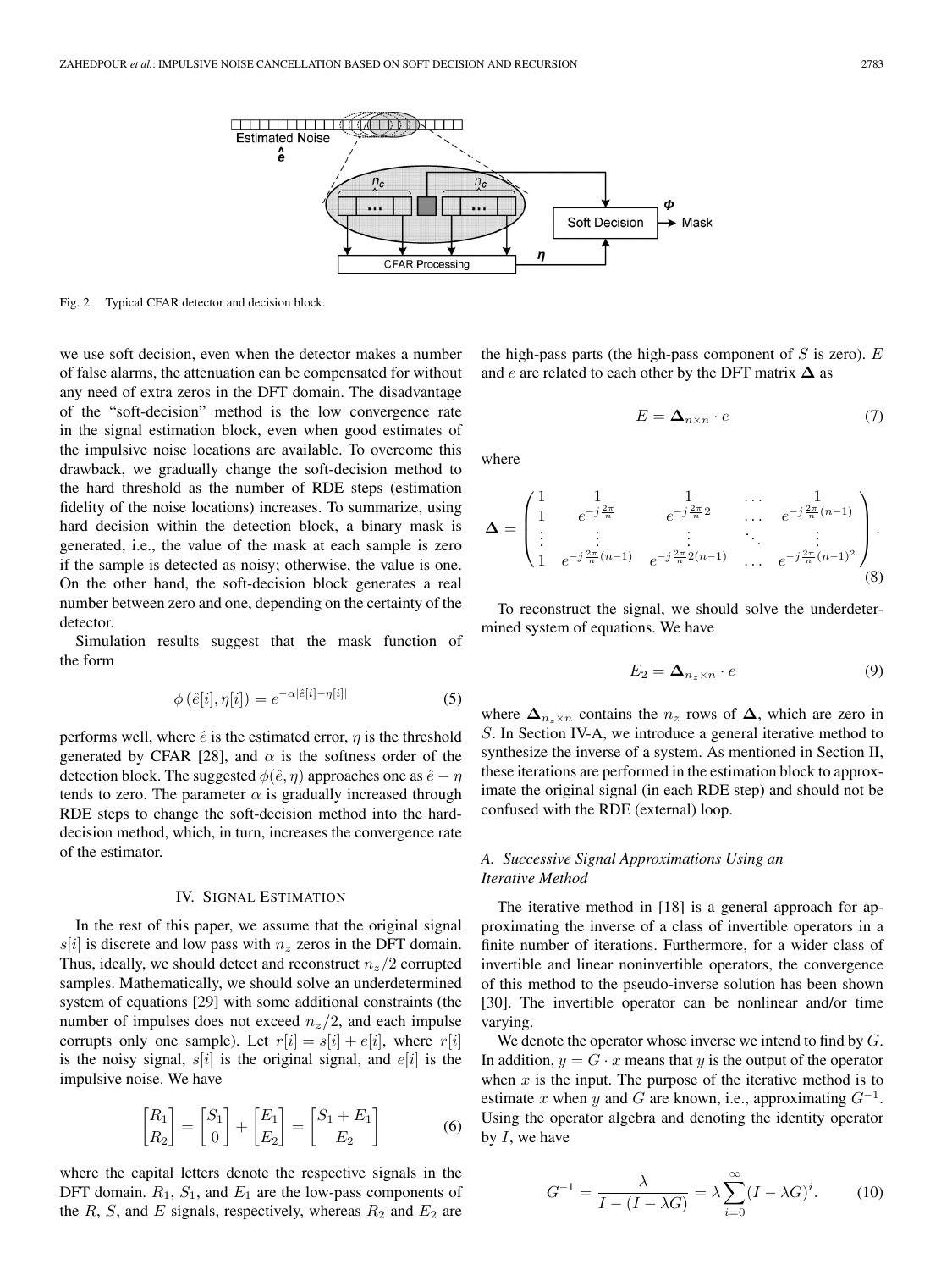**Distorting** Operator **Inverse Operator**  $\left( 2\right)$ G  $(a)$ **Mask** Input  $(b)$ 

Fig. 3. (a) Block diagram of the iterative method with  $\lambda = 1$ . (b) Model of the distortion block G in our specific application.

The assumption of  $||I - \lambda G|| < 1$  is necessary for convergence, where  $\|\cdot\|$  is the  $\ell_2$  norm. Thus

$$
x = \lambda \sum_{i=0}^{\infty} (I - \lambda G)^i \cdot y.
$$
 (11)

The output of each iteration step is equivalent to truncating the aforementioned series. The output of the  $(k + 1)$ th iteration is

$$
x^{(k+1)} = \lambda \sum_{i=0}^{k+1} (I - \lambda G)^i \cdot y
$$
  
=  $\lambda y + (I - \lambda G) \cdot \lambda \sum_{i=0}^{k} (I - \lambda G)^i \cdot y.$  (12)

 $y = G \cdot x$ ; thus, (12) can recursively be written as

$$
x^{(k+1)} = x^{(k)} + \lambda G \cdot \left(x - x^{(k)}\right). \tag{13}
$$

In the following, we refer to (13) as the *iterative method*. It is obvious that the condition  $||I - \lambda G|| < 1$  is met only for a specific range of  $\lambda$  (this range is normally  $0 \leq \lambda < 2$ ). Moreover, decreasing  $||I - \lambda G||$  by increasing  $\lambda$  will result in a faster convergence rate. Hence,  $\lambda$  determines whether the method converges and, if it does, how fast it converges. The block diagram of (13) is shown in Fig. 3(a). For the special case in this paper, we briefly present the proof of the convergence for a linear contraction operator  $G(||G|| < 1)$ . To show this convergence, assume that

$$
z^{(k)} = x - x^{(k)}.\t(14)
$$

Thus

$$
z^{(k+1)} = x - x^{(k+1)} = z^{(k)} - \lambda \left( G \cdot \left( x - x^{(k)} \right) \right) \tag{15}
$$

or

$$
z^{(k+1)} = D \cdot z^{(k)} \tag{16}
$$

where  $D = I - \lambda G$ . For  $0 < \lambda < 2$ , using the contraction property of G, we have  $||D|| < 1$ , and therefore,  $z^{(k+1)} \rightarrow 0$ , which results in  $x^{(k)} \rightarrow x$ .

In the following discussion, we apply the aforementioned iterative method to estimate the amplitude of the corrupted samples using the mask generated by the detection block as part of the G operator. The detection block in Section III generates a mask vector that contains information about the locations of the impulsive noise. By employing the mask, the iterative method described by (13) can be used to recover the corrupted samples. The distortion operator applied for these iterations is depicted in Fig. 3(b). In addition to the mask, a low-pass filter is employed, which helps in the reconstruction of the corrupted samples. Both the mask and the low-pass filter are linear contraction operators; consequently, the depicted distortion block is also a linear contraction that validates the convergence to the solution (see Section IV-A). In the early RDE steps, the outputs of the detection block are not reliable; thus, a small number of iterations are used. In contrast, when better approximations of the signal are obtained (at higher RDE steps), the increase in the number of iterations yields better performance.

In the next section, a mathematical analysis of the proposed method is discussed.

### V. ANALYSIS OF THE PROPOSED METHOD

In this section, the effect of the iterative method on both the signal and the impulsive noise is investigated. In our application, G is linear; thus, its operation can be modeled, in general, by the multiplication of a matrix **G**, i.e.,

$$
\mathbf{G} = \boldsymbol{\Delta}^{-1} \cdot \text{diag}(\underbrace{1, \dots, 1}_{n-n_z}, \underbrace{0, \dots, 0}_{n_z}) \cdot \boldsymbol{\Delta} \cdot \mathbf{M} \qquad (17)
$$

where **M** is a diagonal matrix with the values of the mask on its main diagonal, and  $\Delta$  is the DFT coefficients matrix in (8). In addition, by  $diag(\cdot)$ , we mean a diagonal matrix with diagonal elements, as given inside the parenthesis.

This matrix multiplication for the signal and impulsive noise can separately be considered. First, the behavior of the signal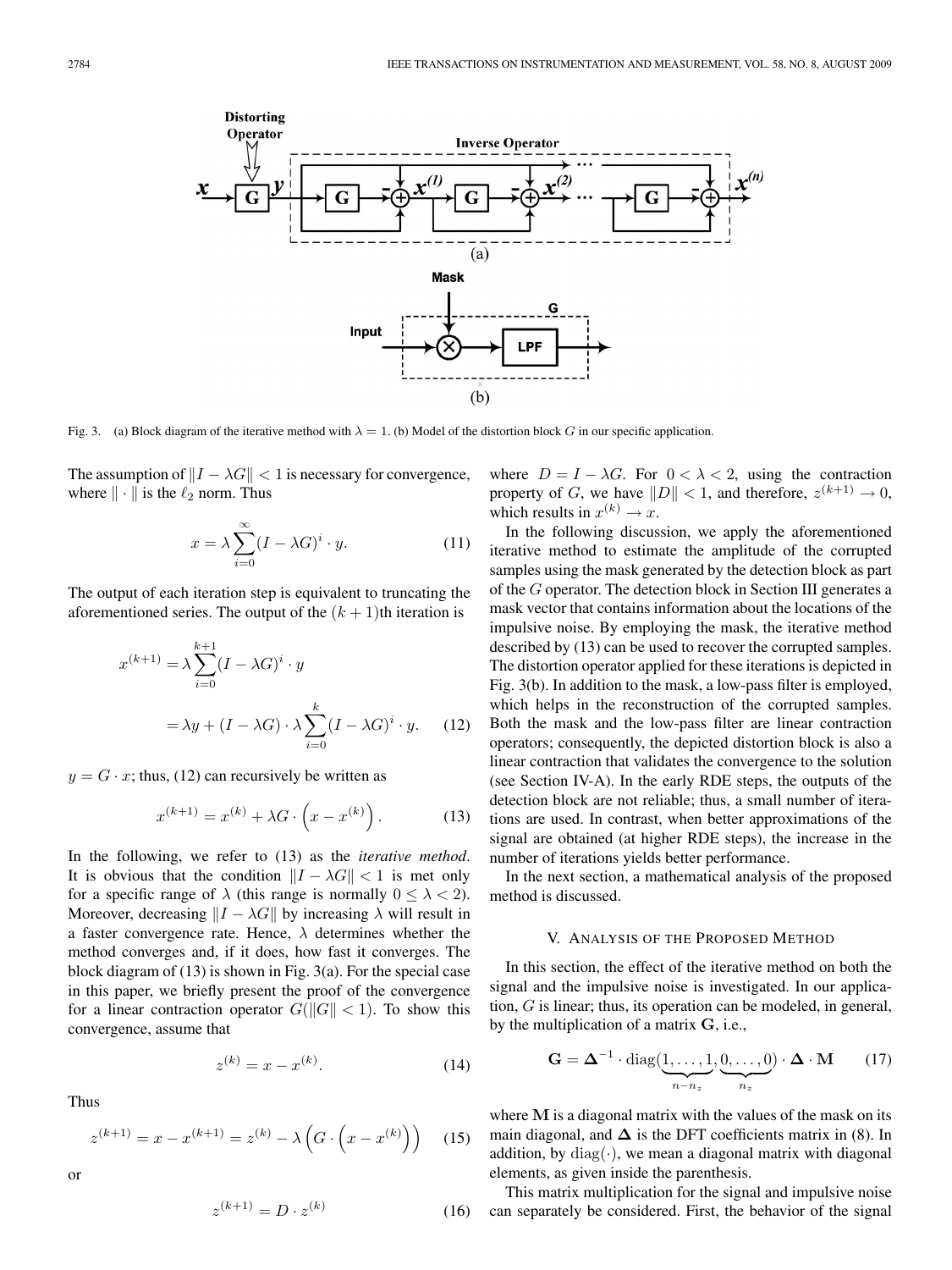through the iterations is examined. By using (14), (13) can be written as

$$
\mathbf{z}^{(k+1)} = (\mathbf{I} - \lambda \mathbf{G}) \mathbf{z}^{(k)}.
$$
 (18)

The spectrum of the signal, after multiplying by the mask, spreads over the frequency; hence, by the use of a low-pass filter, we moderately improve the distorted signal, because the original signal is assumed to be low pass. However, Amini in [30] and [31] has shown that, for matrices in the same form as **G**, the iterative method converges, even without the low-pass filtering. Consequently, the role of the filter can be viewed as an accelerating tool. Thus, to obtain a crude approximation of the convergence rate, we ignore the low-pass filter. Hence, (18) can be rewritten as

$$
\mathbf{z}^{(k+1)} = (\mathbf{I} - \lambda \mathbf{M}) \mathbf{z}^{(k)} \tag{19}
$$

$$
= (\mathbf{I} - \lambda \mathbf{M})^{k+1} \mathbf{z}^{(0)}.
$$
 (20)

All the elements of  $I - \lambda M$  are between zero and one; thus,  $\mathbf{z}^{(k)} \to 0$  as  $k \to \infty$ .

Let  $m_i$  be the ith element of the main diagonal of M. After l iterations, the ith element of the  $(I - \lambda M)^l$  is  $(1 - \lambda m_i)^l$  $e^{l.\ln(1-\lambda m_i)}$ ; thus, the ith element on the diagonal exponentially decays as l increases with the time constant  $(1/\tau_i) = \ln(1/1 \lambda m_i$ ). To have a single time constant, we use the following average:

$$
\frac{1}{\tau_{\text{av}}} = E\left\{ \sum_{i} \frac{1}{\tau_i} \right\} \tag{21}
$$

where  $\tau_{av}$  is the average time constant, and  $E\{\cdot\}$  denotes the expected value operator.

To continue our analysis, we focus on the mask values. Using the exponential soft-decision method, we have

$$
m_i = e^{-\alpha|r[i] - \hat{s}[i]|} = \begin{cases} e^{-\alpha|s[i] + e[i] - \hat{s}[i]|}, & \text{r[i] is noisy} \\ e^{-\alpha|s[i] - \hat{s}[i]|}, & \text{otherwise} \end{cases}
$$
(22)

where  $\hat{s}$  is the estimate of  $s$ , and  $e$  represents the impulsive noise amplitude. To calculate  $\tau_{av}$ , the pdf of  $s - \hat{s}$  and  $s - \hat{s} + e$ should be calculated. We assume that the input signal has zeromean Gaussian distribution. The estimation that we use are linear; thus,  $s[i] - \hat{s}[i]$  also has zero-mean Gaussian distribution with the variance of  $\sigma_{\text{est}}^2$ . With a similar assumption about the noise distribution (zero-mean Gaussian with variance  $\sigma_e^2$ ) and the independence of the noise and the signal,  $s - \hat{s} + e$  also has zero-mean Gaussian distribution with variance  $\sigma_n^2$ . By the numerical calculation of  $\tau_{av}$  in the simulations, we have found out that the best linear fit with respect to the minimum-meansquare-error criterion is

$$
\tau_{\text{av}} = 5.43 + 15\alpha \left( p\sigma_n + (1 - p)\sigma_{\text{est}} \right) \tag{23}
$$

where  $p$  is the probability that a sample contains an impulsive noise. Now, we can write the following approximation:

$$
\mathbf{z}^{(l)} = \underbrace{(\mathbf{I} - \lambda \mathbf{M})^l}_{\approx e^{-l/\tau_{\text{av}}}\cdot \mathbf{I}} \cdot \mathbf{z}^{(0)} \Rightarrow \left\| \mathbf{z}^{(l)} \right\| \approx e^{-\frac{l}{\tau_{\text{av}}}} \left\| \mathbf{z}^{(0)} \right\| \,. \tag{24}
$$

In other words, excluding the impulsive noise, the improvement in the signal in each iteration can be approximated by  $20\tau_{\text{av}}^{-1} \log(e) d\text{B}.$ 

Now, we consider the effect of the iterations on the noisy part. We decompose the noise into low- and high-pass parts as follows:

$$
\mathbf{e}_{\text{LP}} = \left(\Delta^{-1} \cdot \text{diag}(\underbrace{1, \dots, 1}_{n-n_z}, \underbrace{0, \dots, 0}_{n_z}) \cdot \Delta\right) \cdot \mathbf{e}
$$

$$
\mathbf{e}_{\text{HP}} = \left(\Delta^{-1} \cdot \text{diag}(\underbrace{0, \dots, 0}_{n-n_z}, \underbrace{1, \dots, 1}_{n_z}) \cdot \Delta\right) \cdot \mathbf{e}. \quad (25)
$$

It is clear that  $\mathbf{e} = \mathbf{e}_{\text{LP}} + \mathbf{e}_{\text{HP}}$ . The nonzero frequency components of **e**LP coincide with the original low-pass signal; thus, the iterative method cannot distinguish these two signals. In other words, if the soft-decision method with a large number of iterations is used,  $e_{LP}$  will be a dominant additive part. On the other hand, due to the use of the low-pass filter,  $e_{HP}$  vanishes. Hence, at the end of  $\infty$  iterations, we will have an additive noise part with variance

$$
E\{\|\mathbf{e}_{\text{LP}}\|^2\}
$$
  
=  $E\{e_{\text{LP}}^H \cdot \mathbf{e}_{\text{LP}}\}$   
=  $E\{e^H \cdot \mathbf{\Delta}^{-1} \cdot \text{diag}(\underbrace{1, \ldots, 1}_{n-n_z}, \underbrace{0, \ldots, 0}_{n_z}) \cdot \mathbf{\Delta} \cdot \mathbf{e}\}$   
= Tr  $\{E\{\mathbf{e} \cdot \mathbf{e}^H\} \cdot \mathbf{\Delta}^{-1} \cdot \text{diag}(1, \ldots, 1, 0, \ldots, 0) \cdot \mathbf{\Delta}\}$   
=  $p \cdot \sigma_e^2 \cdot \text{Tr} \{\mathbf{\Delta}^{-1} \cdot \text{diag}(1, \ldots, 1, 0, \ldots, 0) \cdot \mathbf{\Delta}\}$   
=  $(n - n_z)p\sigma_e^2$ . (26)

Thus, the impulsive noise power after  $\infty$  iterations is expected to decrease by  $-10 \log(1 - (n_z/n))$  dB (because the average noise power before the iteration is  $np\sigma_e^2$ ). It should be emphasized that, if hard decision is used (at higher RDE steps), the aforementioned equations are not valid, and noise analysis should be performed by checking the error probability of the location detector. Another important issue is that the aforementioned equations are comparing the noise before and at the end of  $\infty$  iterations. In fact, the power of the noise after the first iteration is lower than the power of the noise after the last iteration; however, the quality of the signal is remarkably improved after the last iteration. Therefore, we expect to get a net gain in the signal to impulsive noise ratio after a finite number of iterations. Empirically, each iteration improves the signal component more than the degradation due to the impulsive noise reconstruction.

We finish this section by investigating the effect of the mask on the noisy part. The noise is impulsive; thus, only the value of the mask at the locations of the impulses is important. For an impulse at the ith sample, the value of the mask is equal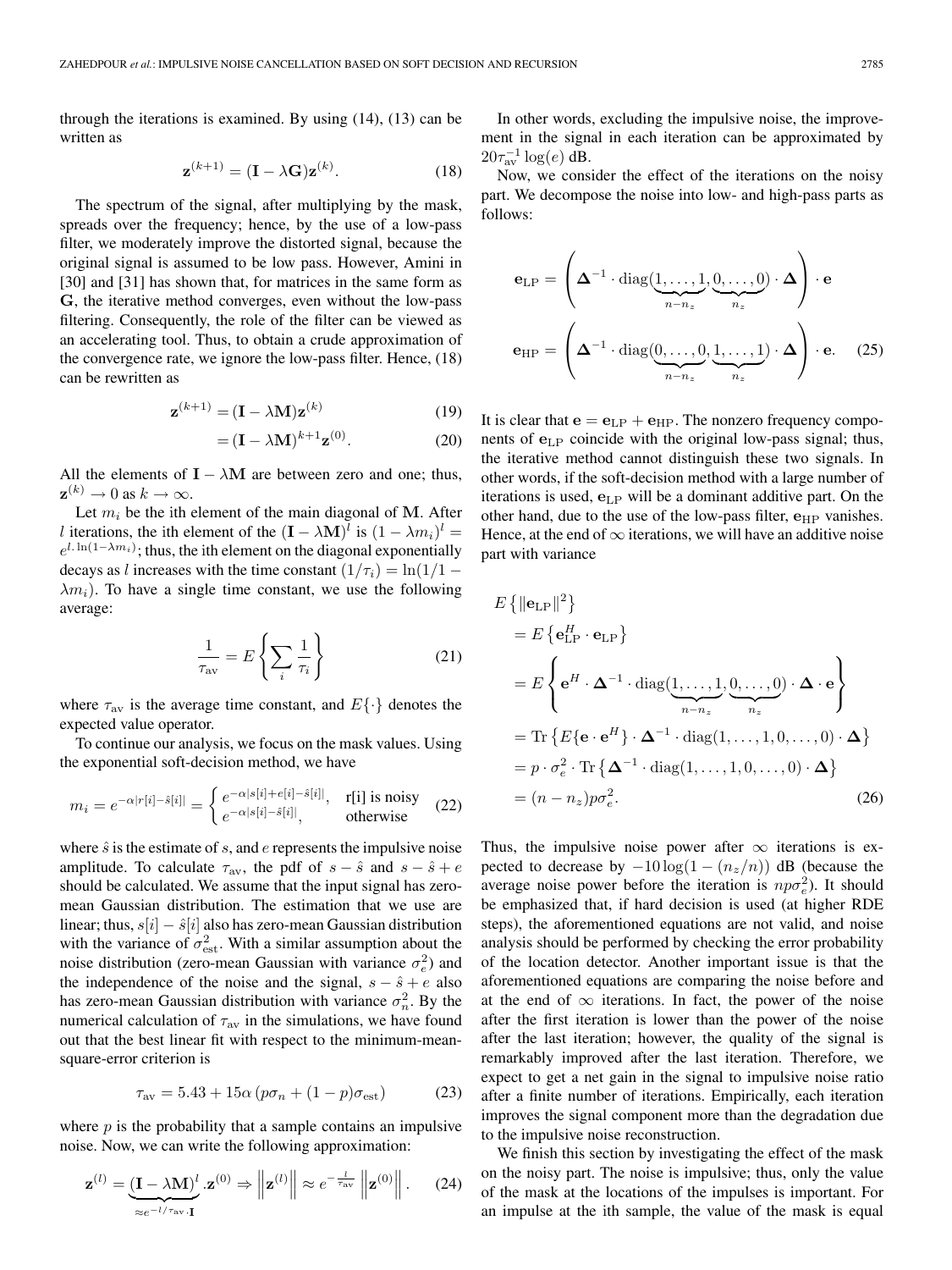to  $e^{-\alpha |s[i] + e[i] - \hat{s}[i]|}$ . Thus, the amplitude of this impulse after multiplication by the mask is

$$
\tilde{e}[i] = e[i].e^{-\alpha|s[i] + e[i] - \hat{s}[i]|}.
$$
\n(27)

We have previously assumed that both noise and  $s[i] - \hat{s}[i]$ are Gaussian distributed random variables with zero mean and variance  $\sigma_e^2$  and  $\sigma_{est}^2$ , respectively. Thus

$$
E\left\{\tilde{e}^{2}[i]\right\} = \int_{-\infty}^{\infty} \int_{-\infty}^{\infty} n^{2} \cdot e^{-2|x+n|} \frac{e^{-\frac{x^{2}}{2\sigma_{\text{est}}^{2}}} \cdot e^{-\frac{n^{2}}{2\sigma_{\text{est}}^{2}}}}{2\pi\sigma_{e}\sigma_{\text{est}}} dx \cdot dn
$$
  

$$
< \int_{-\infty}^{\infty} \int_{-\infty}^{\infty} n^{2} \cdot e^{2|x|-2|n|} \frac{e^{-\frac{x^{2}}{2\sigma_{\text{est}}^{2}}} \cdot e^{-\frac{n^{2}}{2\sigma_{\text{est}}^{2}}}}{2\pi\sigma_{e}\sigma_{\text{est}}} dx \cdot dn
$$
  

$$
= \int_{-\infty}^{\infty} n^{2} \cdot e^{-2|n|} \frac{e^{-\frac{n^{2}}{2\sigma_{\text{est}}^{2}}} \cdot dn \int_{-\infty}^{\infty} e^{2|x|} \frac{e^{-\frac{x^{2}}{2\sigma_{\text{est}}^{2}}} \cdot dx}{\sqrt{2\pi\sigma_{\text{est}}}} \cdot dx
$$
  

$$
= \sigma_{e}^{2} e^{2\sigma_{e}^{2}} Q(2\sigma_{e}) 8\sigma_{e}^{2} + 2 - \frac{4\sigma_{e}}{\sqrt{2\pi}} 2e^{2\sigma_{\text{est}}^{2}} Q(-2\sigma_{\text{est}}^{2})
$$
  

$$
\approx \sigma_{e}^{2} e^{2\sigma_{e}^{2}} Q(2\sigma_{e}) 8\sigma_{e}^{2} + 2 - \frac{4\sigma_{e}}{\sqrt{2\pi}} e^{2\sigma_{\text{est}}^{2}}
$$
  

$$
< 0.41\sigma_{e}^{2} \cdot e^{2\sigma_{\text{est}}^{2}}
$$
 (28)

where

$$
Q(x) = \int_{x}^{\infty} \frac{e^{-\frac{y^2}{2}}}{\sqrt{2\pi}} \cdot dy.
$$
 (29)

Hence, when a good estimator is present ( $\sigma_{\text{est}} < 2/3$ ), the variance of the masked noise falls below the variance of the noise before the mask. We have

$$
E\left\{\tilde{e}^2[i]\right\} < \sigma_e^2. \tag{30}
$$

Furthermore, by low-pass filtering the masked output, this power is again decreased by discarding the high-frequency components. To summarize, we have shown that the SNR of the reconstructed signal is at least

$$
SNR_{\min} = \frac{N\sigma_s^2}{(n - n_z)p\sigma_e^2}
$$
 (31)

where  $\sigma_s$  is the standard deviation of the signal.

# VI. ALTERNATIVE METHOD FOR DETECTING IMPULSIVE NOISE LOCATIONS

In [32], a decoding technique for DFT-based error control codes using ELP is devised. In this section, we combine the ELP decoding with the proposed iterative method. Let us assume that the original signal  $s[i]$  is an *n*-point discrete signal with  $n_z$  contiguous zeros in the DFT domain. Thus, from the coding point of view, we are using an  $(n, n - n_z)$ -code with the ability to correct up to  $t = (n_z/2)$  random errors. We denote the impulsive noise and the corrupted signals by  $e[i]$ and  $r[i]$ , respectively. The impulsive noise  $e[i]$  is assumed to be nonzero, at most, at  $(n_z/2)$  samples. The corrupted signal and the impulsive noise are related to each other by

$$
r[i] = s[i] + e[i] \tag{32}
$$

$$
R[k] = S[k] + E[k] \tag{33}
$$

where the capital letters denote the DFT domain. Assume that

$$
S[k] = 0 \quad \text{for} \quad k_0 \le k \le k_0 + 2t - 1. \tag{34}
$$

When  $n_e \leq t$  errors are present in the received block, the ELP is defined as

$$
H(\Omega) = \prod_{k=1}^{n_e} \left( \Omega - \exp\left( j \frac{2\pi}{n} i_k \right) \right) \tag{35}
$$

$$
=\sum_{k=0}^{t}h_k\cdot\Omega^k\tag{36}
$$

where  $\{i_k\}_{k=1}^{n_e}$  are the location of errors, and  $h_k = 0$  for  $n_e <$  $k \leq t$  and  $h_{n_e} = 1$ . In fact, the roots of this polynomial are exponentially related to the location of errors, i.e.,  $H(\Omega_k)=0$ for  $\Omega_k = \exp(j(2\pi/n)i_k)$ . We have

$$
H(\Omega_k) = h_t \Omega_k^t + h_{t-1} \Omega_k^{t-1} + \dots + h_0 = 0.
$$
 (37)

Using the aforementioned equalities for  $1 \leq k \leq n_e$ , we can write

$$
0 = \sum_{k=1}^{n_e} H(\Omega_k) \cdot e(i_k) \cdot \exp\left(-j\frac{2\pi \cdot r}{n} i_k\right)
$$
  
=  $h_t E[r - t] + h_{t-1} E[r + 1 - t] + \dots + h_0 E[r].$  (38)

The good point is that  $E[k]=R[k]$  for  $k_0 \le k \le k_0+2t-1$ , and therefore, the value of  $E[k]$ s are known in this range. If we set  $k_0 + t \le r \le k_0 + 2t - 1$  in (38), we obtain a system of t equations with  $t + 1$  unknowns ( $h_k$  coefficients). These equations yield a unique solution for the polynomial, with the additional condition that the last nonzero  $h_k$  is equal to one. Instead of matrix inversion, a more efficient method for solving these equations is the Berlekamp–Massey algorithm. Finding the coefficients, we have to search for the roots. The roots of  $H(\Omega)$  are of the form  $\exp(j(2\pi/n)i_k)$ ; thus, the inverse DFT (IDFT) of the  $\{h_k\}_{k=0}^t$  can be used. Before performing IDFT, we have to pad  $n-1-t$  zeros at the end of the  $\{h_k\}_{k=0}^t$ sequence to obtain an  $n$ -point signal. We refer to the new signal (after IDFT) as  ${H_k}_{k=0}^{n-1}$ . Each zero in  ${H_k}$  represents an error in  $r[k]$  at the same location.

We use the aforementioned method in real numbers; thus, exact zeros of  ${H_k}$ s are rarely observed. Consequently, we threshold the  $|H_k|$ s to find the zeros. Alternatively,  $|H_k|$ s can be used as a mask for soft decision; in this case, thresholding is not needed.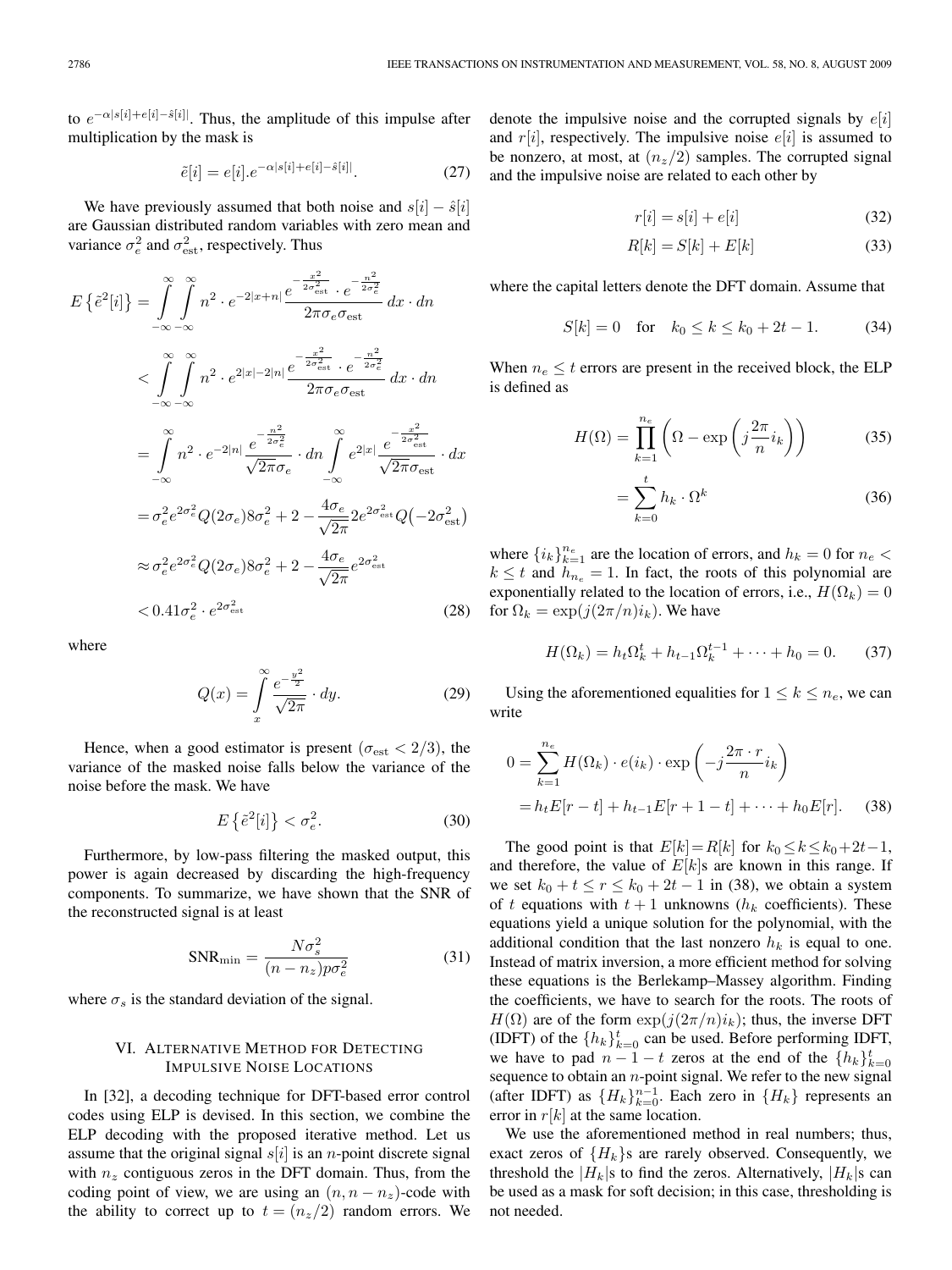## VII. HARD DECISION AND FILTERING

The simplest method for eliminating the impulsive noise is to hard limit the noisy signal and then apply a low-pass filter to the output of the hard limiter. This method does not efficiently use the redundancy in the signal; nevertheless, it can be viewed as a crude reconstruction algorithm. To have the best performance, we optimize the threshold for the hard limiter. Let us assume that the amplitudes of the signal and the impulsive noise have the PDF's  $N(0, \sigma_s^2)$  and  $N(0, \sigma_e^2)$ , respectively. Moreover,  $p$  denotes the probability that a sample is noisy, and  $\eta$  represents the threshold for hard limiting. The probability of error is

$$
P_e = (1 - p)e^{\frac{-\eta^2}{2\sigma_s^2}} + p\left(1 - e^{\frac{-\eta^2}{2(\sigma_s^2 + \sigma_e^2)}}\right). \tag{39}
$$

Then, the optimum threshold (to minimize  $P_e$ ) can be derived by differentiating  $P_e$  with respect to the threshold level, i.e.,

$$
\frac{\partial}{\partial \eta} P_e = 0.
$$
\n(40)

Hence

$$
\eta_{\text{opt}} = \sigma_s \sqrt{2(1 + \text{SNR}) \cdot \ln\left(\frac{1 - p}{p} \cdot \frac{1 + \text{SNR}}{\text{SNR}}\right)} \tag{41}
$$

where SNR =  $\sigma_e^2/\sigma_s^2$ . To have an optimum threshold, p should satisfy the following equation:

$$
p \le \frac{1 + \text{SNR}}{1 + 2\text{SNR}}.\tag{42}
$$

#### VIII. SIMULATION RESULTS

To prove the effectiveness of the proposed method, various simulations were conducted. In all simulations, the signal is a filtered white Gaussian pseudorandom signal. We have also tested signals with uniform distribution, which yielded similar results.

Fig. 4 shows the simulation results when the process of hard limiting and low-pass filtering is repeated. For the number of impulses, we considered both full capacity (half the number of DFT zeros of the signal) and half capacity (one fourth the number of DFT zeros of the signal). It is observed that, in the case of full capacity, the improvement after 10 RDE steps is below 10 dB.

As previously predicted, the soft-thresholding method in Section III, with repetition of detection and estimation processes, as shown in Fig. 5, yields much better results for full capacity (the maximum number of impulses that can be corrected). To find the mask function, both the simple softdecision method and CFAR are used. Fig. 5 suggests that, by adding CFAR to the soft-decision method, the recovery is enhanced. When we use CFAR, we require a fewer number of iterations in the amplitude estimation steps of the impulsive noise; thus, CFAR adds little computational overhead on the overall complexity of the algorithm.



Fig. 4. Multiple RDE steps using hard decision and simple detector.



Fig. 5. Comparison of CFAR and simple soft decision at full capacity.

The  $\alpha$  parameter in the soft-decision method and the number of iterations in the estimator of the proposed method are varied from one RDE step to another, as shown in Table I. These numbers are empirically derived and are not claimed to be optimal. As it has been observed, the  $\alpha$  parameter is nondecreasing; thus, the decision rule is gradually changed from soft to hard decision as RDE steps proceed. Incidentally, the number of iterations in the estimator increases as the signal estimate becomes more reliable at higher steps. The CFAR parameters  $n_c$  and k were chosen to be 20 and 15, respectively. In the iterative method, parameter  $\lambda$  is set to one.

If the number of impulses exceeds the reconstruction capacity, the SNR of the reconstructed signal is gracefully degraded, because the iterative method leads to the pseudoinverse solution [30], [31]. Fig. 6 depicts the SNR of the reconstructed signal when the number of the errors introduced by the impulsive channel is 15% more than the theoretical reconstruction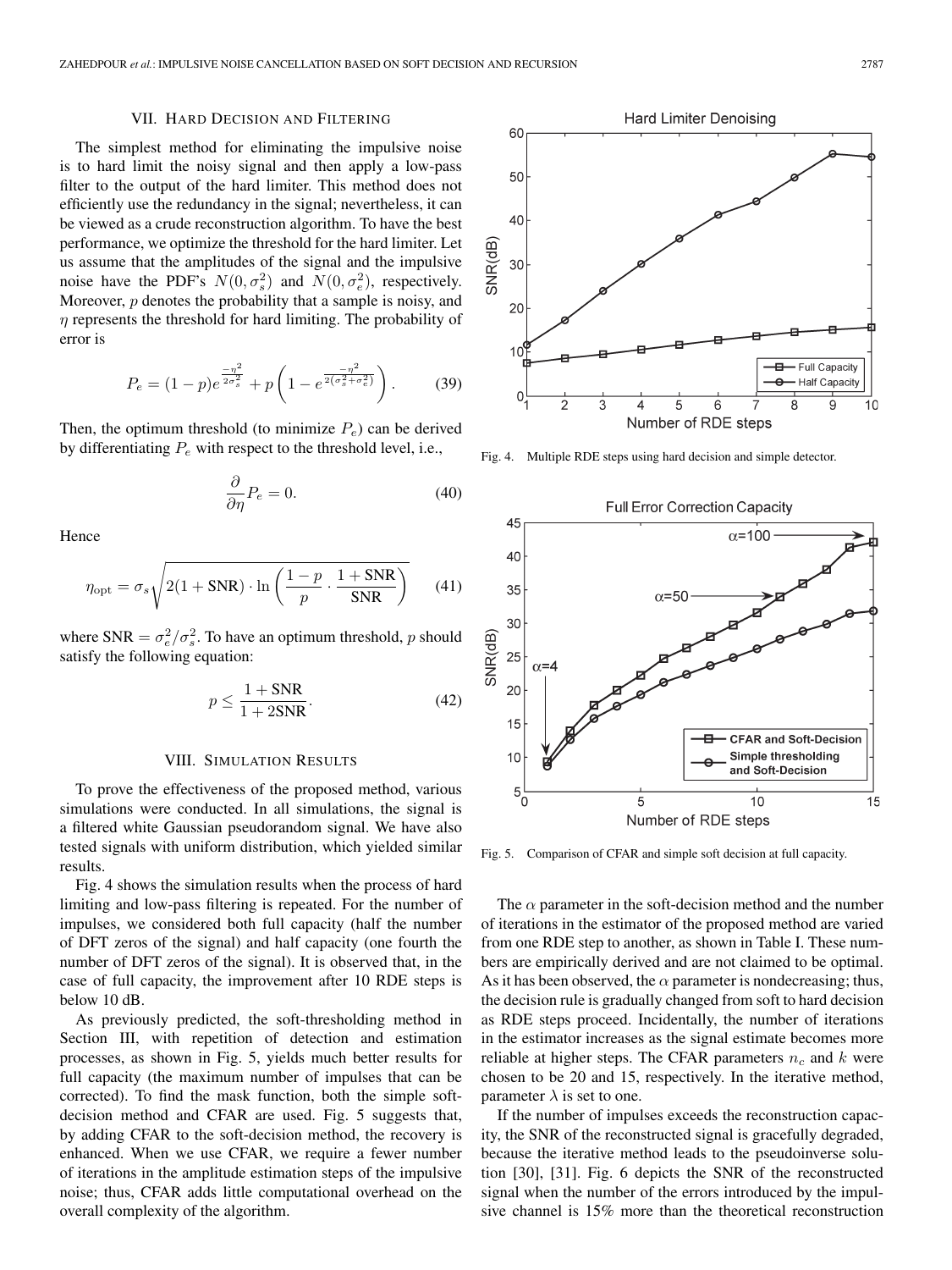| RDE step             |    |    |    |    |     |     | $\overline{\phantom{a}}$ |                         |     | 10  | . . | $\sim$<br>$\overline{1}$ | $\sim$ |     | . . |
|----------------------|----|----|----|----|-----|-----|--------------------------|-------------------------|-----|-----|-----|--------------------------|--------|-----|-----|
| u                    |    |    | 10 | 10 |     | 20  | 20                       | $\sim$ $\epsilon$<br>رے | 30  | 40  | 50  | 60                       | 70     | 70  | 100 |
| of Iterations<br>No. | 50 | 50 | 50 | 50 | 100 | 100 | 100                      | 100                     | 100 | 100 | 200 | 200                      | 200    | 200 | 200 |

C

0.65

 $0.7$ 

TABLE I SOFT-DECISION PARAMETER AND THE NUMBER OF ITERATIONS



**Error Locator Polynomial** 300 Using H(i) as mask Ð. Thresholding H(i) ė 250 200 150 100 50

Fig. 6. SNR of the denoised signal when the error rate exceeds the reconstruction capacity by about 15%.

capacity. It is shown that the SNR gracefully degrades compared to Fig. 5, but the algorithm does not diverge.

We have also simulated the ELP method in Section VI to detect error locations and estimated the signal using 500 iterations. With the use of the Chebychev acceleration method [33], we can reduce this number to one third. For the hard-decision ELP method, we have generated the mask by thresholding  $|H_k|$ , which has yielded a binary mask. The threshold is set to a small number to determine the locations of zeros. For  $|H_k|$ s smaller than the threshold, an error is assumed at that location. For the soft-decision ELP method, we use  $|H_k|$  as the mask. The performance of these methods is depicted in Fig. 7.

These methods do not perform as well as the previous method at full capacity; however, it performs better for low error rates.

In Table II, we compare the relative complexity (computer time) and achievable SNR's for various methods at different impulsive noise rates. We have used thresholding in conjunction with low-pass filtering as the most simple reconstruction method (with complexity 1), and the complexity of other methods are compared to this simple method. As another simple method, median filtering is also used for comparison. This table clearly shows that, at full capacity, the soft-decision method with the iterative technique gives the best performance in terms of the SNR. The performance of ELP is less than half in the SNR with 10 times more in complexity. However, at half the capacity, ELP performs very well.

We have initially assumed that each impulse corrupts only one sample of the signal. However, due to the characteristics of noise source, it is possible that consecutive impulses

Fig. 7. SNR of the denoised signal using ELP to generate mask.

0.75

 $0.8$ 

Error Rate/Error Correction Capacity

0.85

 $0.9$ 

0.95

(burst error) occur. By increasing the number of consecutive impulses, the condition number of the matrix G (introduced in Section V) also increases, and consequently, the convergence rate decreases. For matrices with a poor condition number, additive white noise or finite numerical precision may lead to divergence. In our simulations, we can recover bursts of size 4.

If, prior to the transmission of the signal, characteristics of the noise source (channel) are known, interleaving in time or frequency (sorted DFT [34]) can improve the robustness of the method in case of bursty impulses. The ELP method in Section VI can also be used to find the errors using sorted DFT.

### IX. CONCLUSION

In this paper, we have proposed a new method for impulsive noise cancellation. In this method, with the use of recursive detection/estimation steps, we approach the theoretical upper bound of reconstruction capacity. The SNR of the reconstructed signal can be improved by increasing the number of detection/estimation steps and increasing the number of iterations in each estimation block. Soft decision and adaptive thresholding (CFAR) are used in the detection procedure, which enhances the performance. Simulation results show that the SNR of the reconstructed signal gradually degrades if the number of impulses exceeds the theoretical reconstruction capacity. We have also used the ELP method in conjunction with the iterative method to estimate the corrupted samples of the signal. The SNR performance of the ELP method is higher than the RDE method for low error rates but is much worse at full capacity, with a complexity that is higher by an order of magnitude.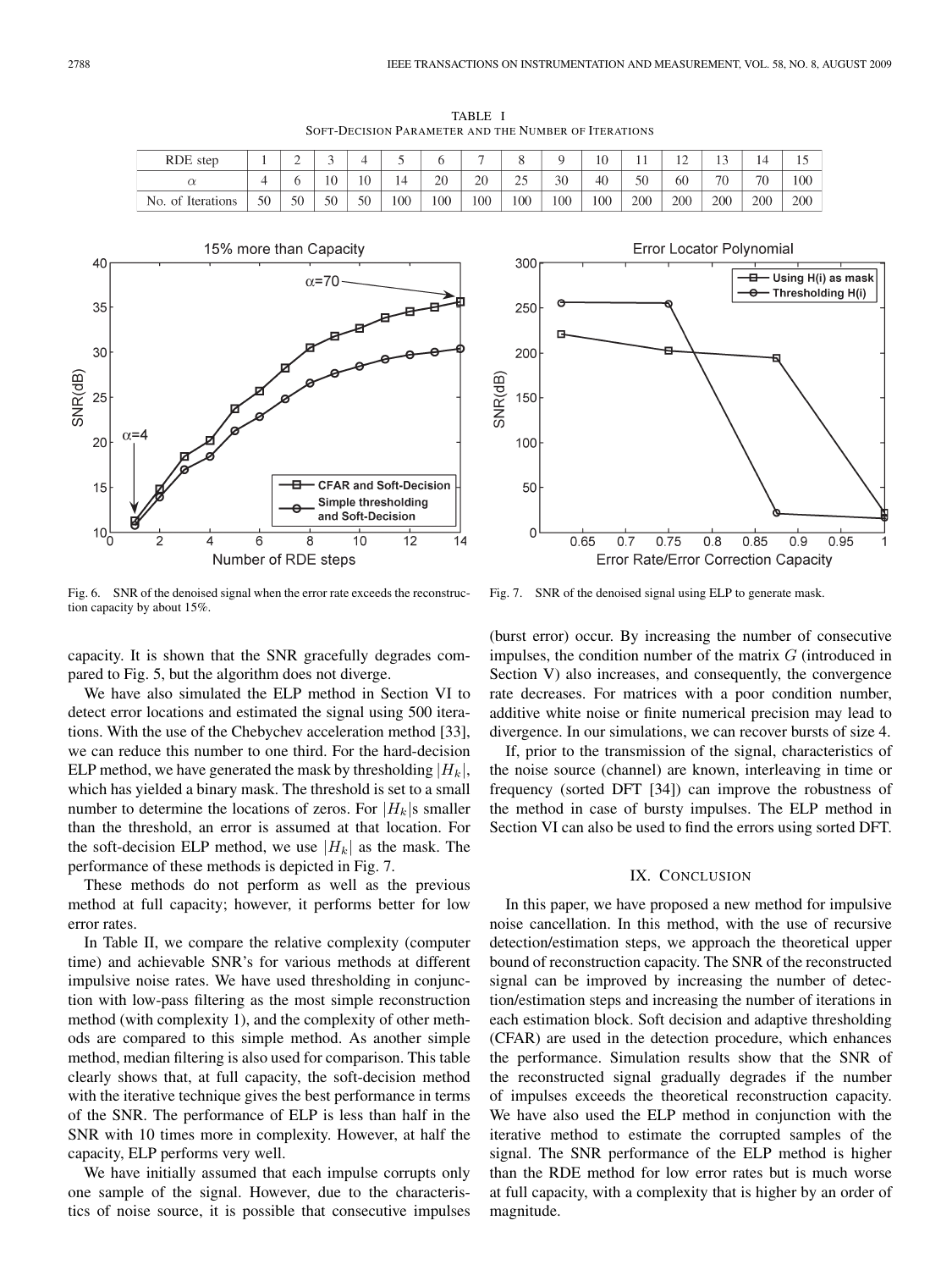| Method                 | $SNR(dB)$ at  | $SNR(dB)$ at   | $SNR(dB)$ at | Complexity |  |
|------------------------|---------------|----------------|--------------|------------|--|
|                        | full capacity | 15% overloaded | 70% capacity |            |  |
| Thresholding and LPF   |               | 6.8            | 10           |            |  |
| Median Filter          | 18            | 13.5           | 20           | 1000       |  |
| Non-Adaptive Hard-dec. | 13            | 9.5            | 19           | 500        |  |
| CFAR Soft-dec          | 42            | 35.1           | 50           | 5000       |  |
| EL P                   | 20            |                | 250          | 50000      |  |

TABLE II RELATIVE COMPLEXITY OF THE METHODS AND THE RESULTING SNR

The ideas used in this paper can also be used to other real field error-correcting codes (e.g., DCT, wavelet, and random codes), sparse component analysis, and OFDM clipping noise removal.

#### **REFERENCES**

- [1] M. Zimmermann and K. Dostert, "Analysis and modeling of impulsive noise in broadband powerline communications," *IEEE Trans. Electromagn. Compat.*, vol. 44, no. 1, pp. 249–258, Feb. 2002.
- [2] D. Levey and S. McLaughlin, "The statistical nature of impulse noise interarrival times in digital subscriber loop systems," *Signal Process.*, vol. 82, no. 3, pp. 329–351, Mar. 2002.
- [3] M. Sanchez, L. de Haro, M. Ramon, A. Mansilla, C. Ortega, and D. Oliver, "Impulsive noise measurements and characterization in a UHF digital TV channel," *IEEE Trans. Electromagn. Compat.*, vol. 41, no. 2, pp. 124–136, May 1999.
- [4] D. Middleton, "Non-Gaussian noise models in signal processing for telecommunications: New methods an results for class A and class B noisemodels," *IEEE Trans. Inf. Theory*, vol. 45, no. 4, pp. 1129–1149, May 1999.
- [5] A. Spaulding and D. Middleton, "Optimum reception in an impulsive interference environment—Part I: Coherent detection," *IEEE Trans. Commun.*, vol. COM-25, no. 9, pp. 910–923, Sep. 1977.
- [6] C. Tepedelenlioglu and P. Gao, "On diversity reception over fading channels with impulsive noise," *IEEE Trans. Veh. Technol.*, vol. 54, no. 6, pp. 2037–2047, Nov. 2005.
- [7] T. Pander, "A suppression of an impulsive noise in ECG signal processing," in *Proc. IEEE Conf. EMBC*, 2004, vol. 1, pp. 596–599.
- [8] R. C. Gonzalez and R. E. Woods, *Digital Image Processing*. Englewood Cliffs, NJ: Prentice-Hall, 2002.
- [9] R. Chan, C. Ho, and M. Nikolova, "Salt-and-pepper noise removal by median-type noise detectors and detail-preserving regularization," *IEEE Trans. Image Process.*, vol. 14, no. 10, pp. 1479–1485, Oct. 2005.
- [10] D. Ze-Feng, Y. Zhou-Ping, and X. You-Lun, "High probability impulse noise-removing algorithm based on mathematical morphology," *IEEE Signal Process. Lett.*, vol. 14, no. 1, pp. 31–34, Jan. 2007.
- [11] W. Luo, "An efficient detail-preserving approach for removing impulse noise in images," *IEEE Signal Process. Lett.*, vol. 13, no. 7, pp. 413–416, Jul. 2006.
- [12] C.-B. Wu, B.-D. Liu, and J.-F. Yang, "A fuzzy-based impulse noise detection and cancellation for real-time processing in video receivers," *IEEE Trans. Instrum. Meas.*, vol. 52, no. 3, pp. 780–784, Jun. 2003.
- [13] I. Andreadis and G. Louverdis, "Real-time adaptive image impulse noise suppression," *IEEE Trans. Instrum. Meas.*, vol. 53, no. 3, pp. 798–806, Jun. 2004.
- [14] S. Schulte, M. Nachtegael, V. De Witte, D. Van der Weken, and E. Kerre, "A fuzzy impulse noise detection and reduction method," *IEEE Trans. Image Process.*, vol. 15, no. 5, pp. 1153–1162, May 2006.
- [15] E. Abreu, M. Lightstone, S. Mitra, and K. Arakawa, "A new efficient approach for the removal of impulse noise from highly corrupted images," *IEEE Trans. Image Process.*, vol. 5, no. 6, pp. 1012–1025, Jun. 1996.
- [16] H. Eng and K. Ma, "Noise adaptive soft-switching median filter," *IEEE Trans. Image Process.*, vol. 10, no. 2, pp. 242–251, Feb. 2001.
- [17] P. Ferreira and J. Vieira, "Stable DFT codes and frames," *IEEE Signal Process. Lett.*, vol. 10, no. 2, pp. 50–53, Feb. 2003.
- [18] F. Marvasti, *Nonuniform Sampling: Theory and Practice*. Norwell, MA: Kluwer, 2001.
- [19] P. Azmi and F. Marvasti, "A pseudo-inverse based iterative decoding method for DFT codes in erasure channels," *IEICE Trans. Commun.*, vol. 87, no. 10, pp. 3092–3095, 2004.
- [20] R. E. Blahut, *Algebraic Codes for Data Transmission*. Cambridge, U.K.: Cambridge Univ. Press, 2003.
- [21] F. Marvasti and M. Nafie, "Using FFT for error correction decoders," in *Proc. IEE Colloq. DSP Appl. Commun. Syst.*, 1993, p. 9.
- [22] J. Wu and J. Shin, "Discrete cosine transform in error control coding," *IEEE Trans. Commun.*, vol. 43, no. 5, pp. 1857–1861, May 1995.
- [23] P. Ferreira, "Stability issues in error control coding in the complex field, interpolation, and frame bounds," *IEEE Signal Process. Lett.*, vol. 7, no. 3, pp. 57–59, Mar. 2000.
- [24] M. Skolnik, *Introduction to Radar Systems*. New York: McGraw-Hill, 2000.
- [25] N. Nedev, S. McLaughlin, and D. Laurenson, "Estimating errors in transmission systems due to impulse noise," *Proc. Inst. Elect. Eng.—Commun.*, vol. 153, no. 5, pp. 651–656, Oct. 2006.
- [26] D. Middleton, "Statistical-physical models of electromagnetic interference," *IEEE Trans. Electromagn. Compat.*, vol. 19, no. 3, pp. 106–127, Aug. 1977.
- [27] M. Alamdari and M. Modarres-Hashemi, "An improved CFAR detector using wavelet shrinkage in multiple target environments," in *Proc. 9th Int. Symp. Signal Process. Appl.*, Sharjah, UAE, Feb. 12–15, 2007, pp. 1–4.
- [28] S. Zahedpour, M. Ferdosizadeh, F. Marvasti, G. Mohimani, and M. Babaie-Zadeh, "A novel impulsive noise cancellation based on successive approximations," in *Proc. SampTa*, Thessaloniki, Greece, Jun. 2007.
- [29] A. Amini, M. Babaie-Zadeh, and C. Jutten, "A fast method for sparse component analysis based on iterative detection–estimation," *AIP Conf. Proc.*, vol. 872, p. 123, 2006.
- [30] A. Amini and F. Marvasti, "Reconstruction of multiband signals from noninvertible uniform and periodic nonuniform samples using an iterative method," in *Proc. SampTa*, Thessaloniki, Greece, Jun. 2007.
- [31] A. Amini and F. Marvasti, "Convergence analysis of an iterative method for the reconstruction of multi-band signals from their uniform and periodic nonuniform samples," *Sampling Theory Signal Image Process.—Special Issue Nonuniform Sampling*, vol. 7, no. 2, May 2008. to be published.
- [32] P. Azmi and F. Marvasti, "A novel decoding procedure for real field error control codes in the presentation of quantization noise," in *Proc. IEEE ICASSP*, 2003, vol. IV, pp. 265–268.
- [33] K. Grochenig, "Acceleration of the frame algorithm," *IEEE Trans. Signal Process.*, vol. 41, no. 12, pp. 3331–3340, Dec. 1993.
- [34] F. Marvasti, "Error concealment or correction of speech, image and video signals," United States Patent 6 601 206, Jul. 29, 2003.



Since 2006, he has been a Member of the Advanced Communication Research Institute, Department of Electrical Engineering, SUT, working on 1-D and 2-D signal denoising. His research interests include signal processing and information theory.